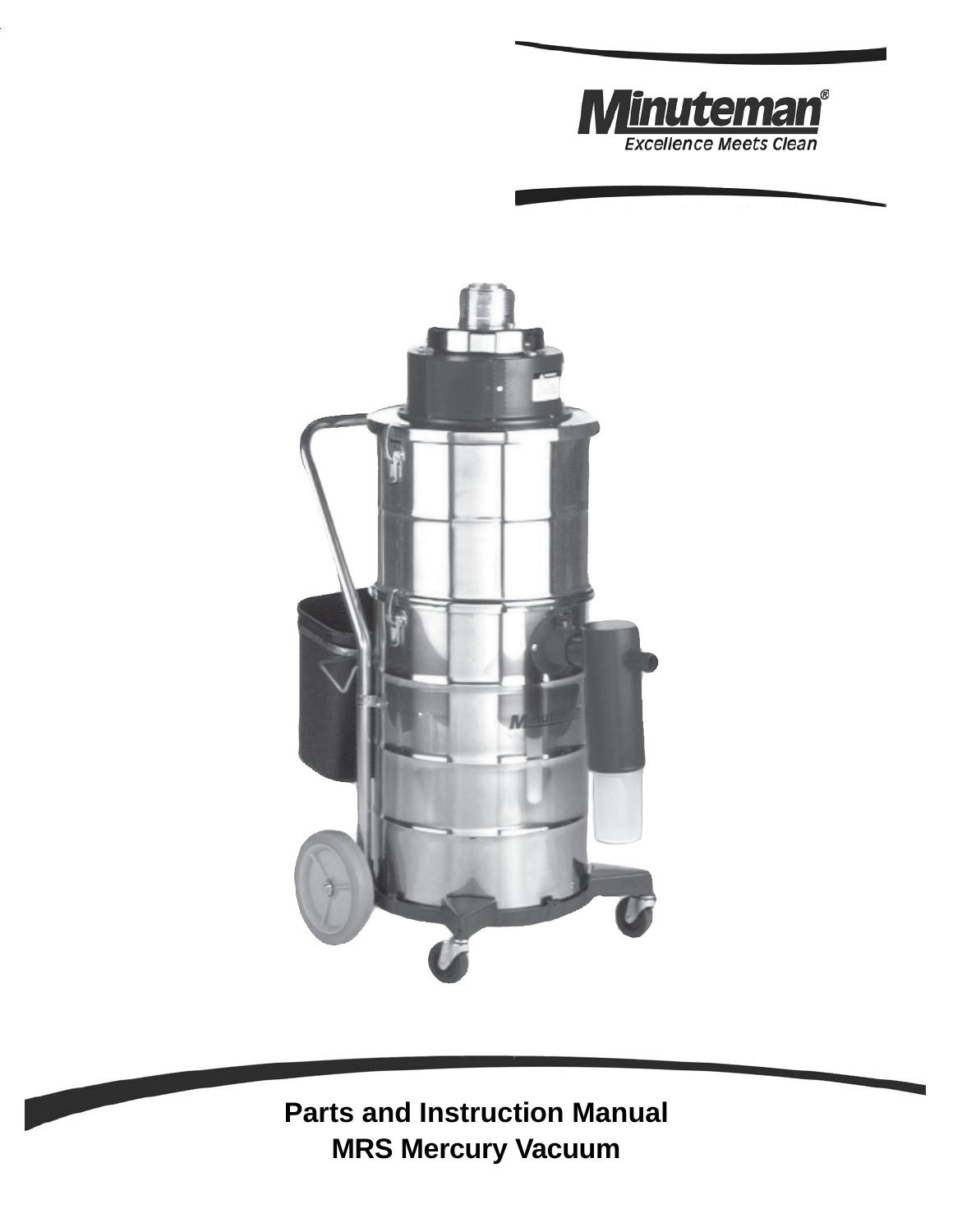This manual is furnished with each new *MINUTEMAN MRS Vacuum*. This provides the necessary operating and preventive maintenance instructions. Operators must read and understand this manual before operating or servicing this machine.

This machine was designed to give you excellent performance and efficiency. For best results and minimal cost, please follow the general guidelines below:

- **·** Operate the machine with reasonable care.
- **·** Follow the manufacturers suggested maintenance instructions as provided in this booklet.
- **·** Use original Minuteman supplied parts.

| Model                  | <b>MRS</b> 1-4 |           |           |           |
|------------------------|----------------|-----------|-----------|-----------|
| Model No.              | MRS-1          | MRS-2     | MRS-3     | MRS-4     |
| <b>Stainless Steel</b> | C81015-01      | C82015-01 | C83015-01 | C84015-01 |
| <b>Painted</b>         | C81015-03      | C82015-03 | C83015-03 | C84015-03 |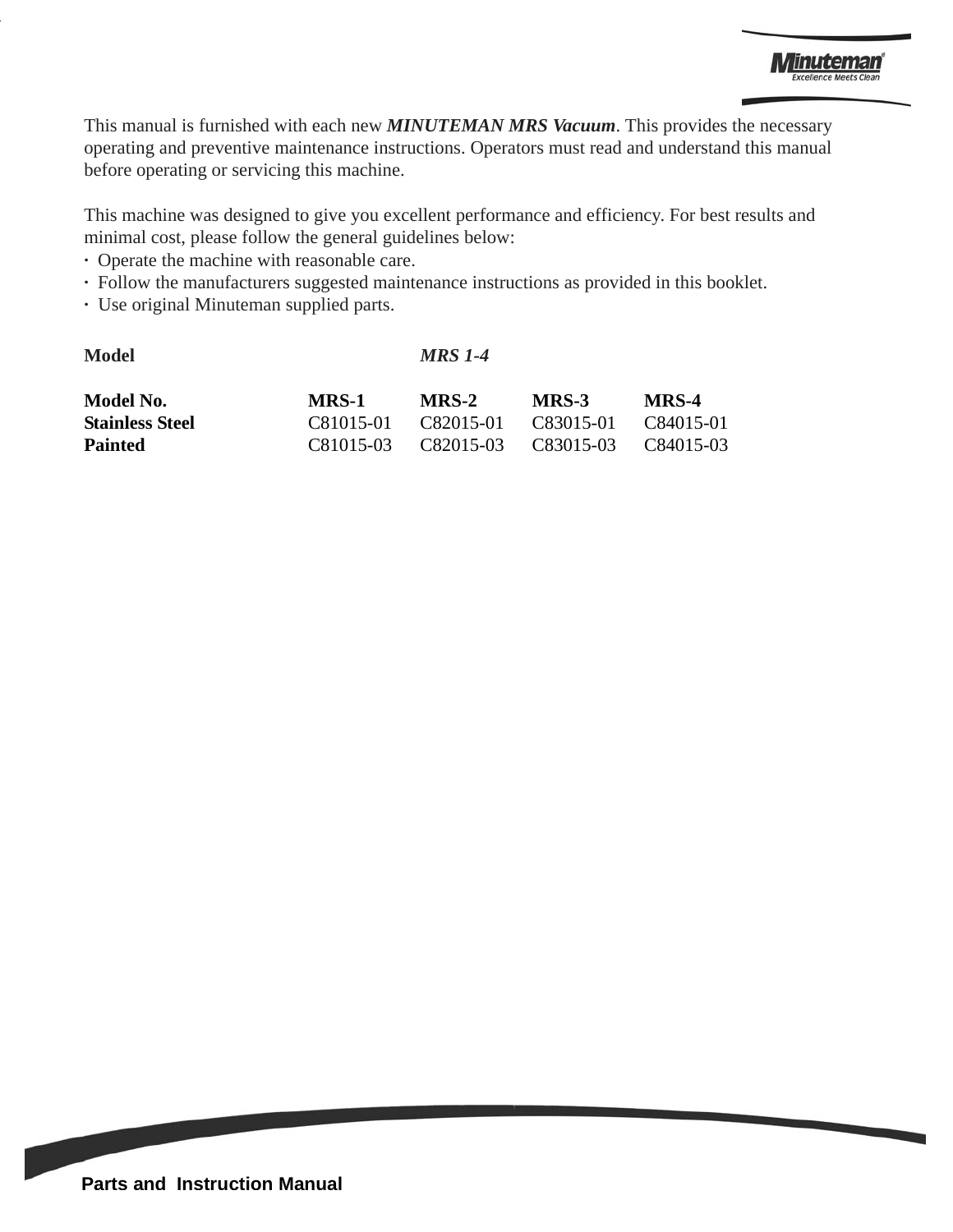

# **Table of Contents**

| <b>INSPECTION</b> |  |
|-------------------|--|
|                   |  |
|                   |  |
| <b>ELECTRICAL</b> |  |
|                   |  |
|                   |  |
|                   |  |
|                   |  |
|                   |  |
|                   |  |
|                   |  |
|                   |  |
|                   |  |
|                   |  |
|                   |  |
|                   |  |
|                   |  |
|                   |  |
|                   |  |
|                   |  |
|                   |  |

**Contract Contract Contract Contract Contract Contract Contract Contract Contract Contract Contract Contract Co**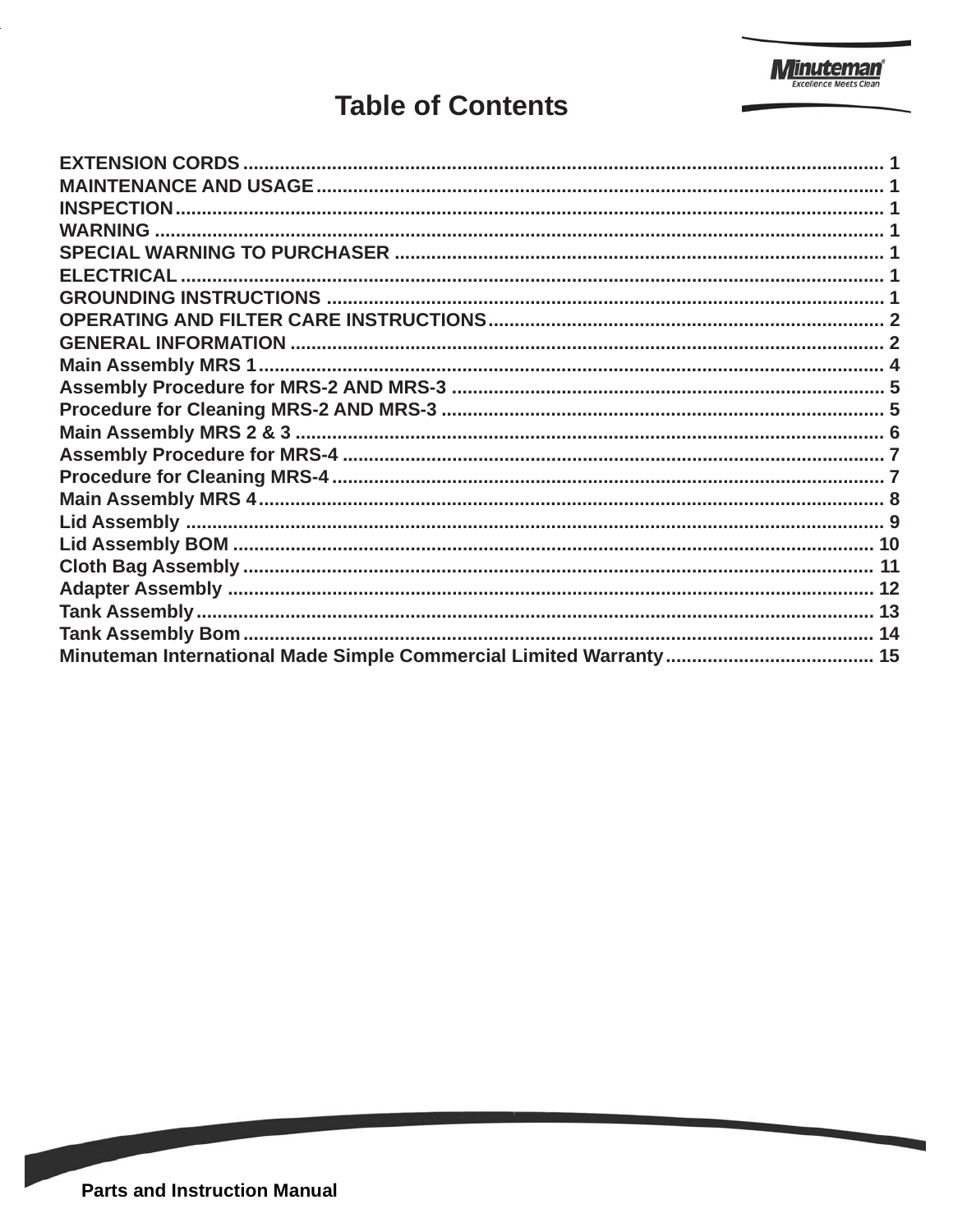## **INSPECTION**

Carefully unpack and inspect your machine for shipping damage. Each unit is tested and thoroughly inspected before shipment, and any damage is the responsibility of the delivering carrier who should be notified immediately. Read all instructions carefully before operating.

## **WARNING**

#### **Models C81015-01, 03; C82015-01, 03; C83015-01, 03 Dry Only**

Electrical shock could occur if used on wet surfaces. Do not expose to rain. Store indoors.

#### **WARNING**

#### **Models C84015-01, 03, Wet and Dry**

To avoid electric shock, do not expose to rain. Store indoors.

Electric motors can cause explosions when operated near explosive materials or vapors. Do not operate this machine near flammable material such as solvent, thinner, fuels, grain dust, etc.

#### **SPECIAL WARNING TO PURCHASER**

Use of replacement filters and/or prefilters not manufactured by Minuteman International Inc. or its designated licensees, will void all warranties expressed or implied. A potential health hazard exists without exact original equipment replacement.

## **CAUTION**

Hazardous materials must be disposed of properly. Never throw contaminated debris in your usual trash receptacle. Place debris in a plastic bag or can marked "HAZARDOUS MATERIALS" and take to a hazardous waste handler.

## **ELECTRICAL**

This machine is designed to operate on a standard 15 amp. 115 volt, 60 hz, AC circuit . Voltages below 105 volts AC or above 125 volts AC could cause serious damage to the motor.

## **GROUNDING INSTRUCTIONS**

To protect the operator from electrical shock, this machine must be grounded while in use. This machine is equipped with an approved threeconductor power cord and grounding type plug to fit the proper grounding type receptacle.

This machine is for use on a nominal 120 volt circuit and has a grounding plug that looks like the plug illustrated in sketch A. Make sure that the machine is connected to an outlet having the same configuration as the plug. No adapter should be used with this machine.

For equipment rated 150-250 volts: If the machine is provided with an attachment plug as shown in sketch B, it is intended for use on a 240 volt (nominal) circuit. No adapter is available for this plug

SKETCH A





## **EXTENSION CORDS**

If an extension cord is used, the wire size must be at least one size larger than the power cord on the machine and must be limited to 25 feet in length. Extension cord must be three-wire grounded.

## **MAINTENANCE AND USAGE**

Keep the motor intake cooling air screen clean. If this screen (on top of the motor) becomes clogged, it restricts the flow of cooling air to the motor and will cause overheating.

No lubrication of the motor is required. Machine is equipped with sealed bearings.

For optimum performance, empty and clean filter bag regularly. A clogged and dirty bag restricts the flow of air and results in reduced vacuum.

Check carbon brush periodically. Replace when worn down to approximately 1/2" in length.

Always unplug the machine when removing the motor head off the tank. This will prevent the accidental starting of the motor and the possibility of fingers or objects getting into the unprotected impeller intake.

#### **CAUTION**

The MRS-1, 2, 3, and 4 Mercury Recovery Vacuums have been designed for the recovery of liquid mercury or mercury oxides as a result of spills. They should not be used as conventional vacuums for every day cleaning unless it applies to the recovery of mercury contaminated debris.

When not in use the machine and all its components should be stored in a cool, dry and well ventilated room. If possible, the room should be vented to outside air. Storing area **should not** have air return vent leading to air circulating central system.

Always wear the required and proper face mask, gloves and protective clothing when cleaning up a mercury spill. Check with your Health/Safety Department or your work supervisor if you are not familiar with the use and procedure for operating a Mercury Recovery Vacuum.

**Parts and Instruction Manual Page 1 Page 1**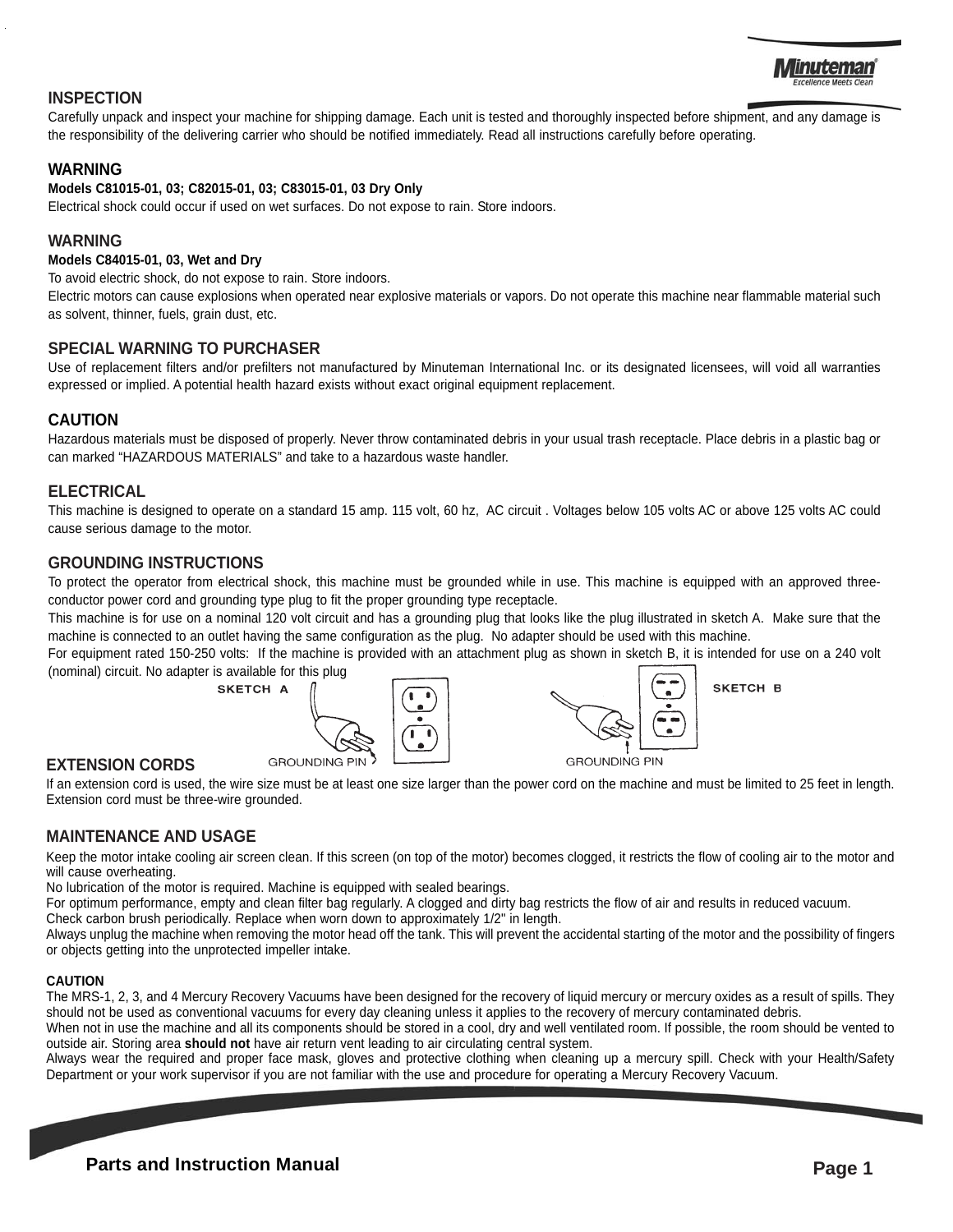# **OPERATING AND FILTER CARE INSTRUCTIONS**

The Minuteman Mercury Recovery Vacuums, MRS-1, 2, 3 and 4, have been designed to clean up liquid mercury and mercury oxide spills. An activated charcoal canister filter is provided to absorb and contain the gas vapor given off by the liquid mercury. In some applications where the liquid mercury is in the presence of another dry toxic dust material, a U.L.P.A. (Ultra Low Penetration Air) filter is also used.

Do not at any time attempt to bypass, remove, substitute, or by any other means change the filters recommended for use with this vacuum. Use only approved Minuteman filters and filter bags.

Do not at any time, or in any way, attempt to clean or remove dust particles that may collect or accumulate on the surface of the U.L..P.A. filter media.

Do not reverse or attempt to clean "prefilters" which have accumulated dust for the purpose of reusing them.

Since liquid mercury gives off a gas vapor, you are required to remove all traces of it within the vacuum tank assembly and the mercury separator after each use and prior to storing the vacuum. Any mercury residue left in the vacuum will continue to give off vapor which will be absorbed by the charcoal filter, thereby reducing the life of the charcoal filter.

Remove disposable collector bag and prefilters at the end of each cleanup period.

The efficiency of your vacuum will be determined by the amount and the density of the material you are vacuuming. All vacuums will lose efficiency as they become filled. The operator must, therefore, be the one to determine the frequency for emptying and changing filters based on the efficiency and performance of the vacuum during the cleaning process.

# **GENERAL INFORMATION**

The charcoal filter supplied with your Mercury Recovery Vacuum is a specially activated, impregnated carbon design to increase the absorbent capacity for mercury vapor gases. The life of the charcoal canister is determined by the volume of mercury vapor it is exposed to. To maximize the life of the charcoal filter, always store them in an air tight bag when not in use.

The vacuum lid assembly is equipped with a timer which will record actual running time of the unit. The timer is not resetable, therefore, you are required to keep a permanent log book to indicate each replacement of the charcoal filter.

The log will give the vacuum operator a record of the life span of each filter and approximate time for changes.

Monitoring the exhaust air with vacuum running is the only accurate way to determine the continued efficiency of the charcoal filter.

When not in use, your Mercury Recovery Vacuum and all its components should be stored in a cool, dry and well ventilated room. If possible, the room should be vented to outside air. Storing area should not have air return vent leading to air circulating central system.

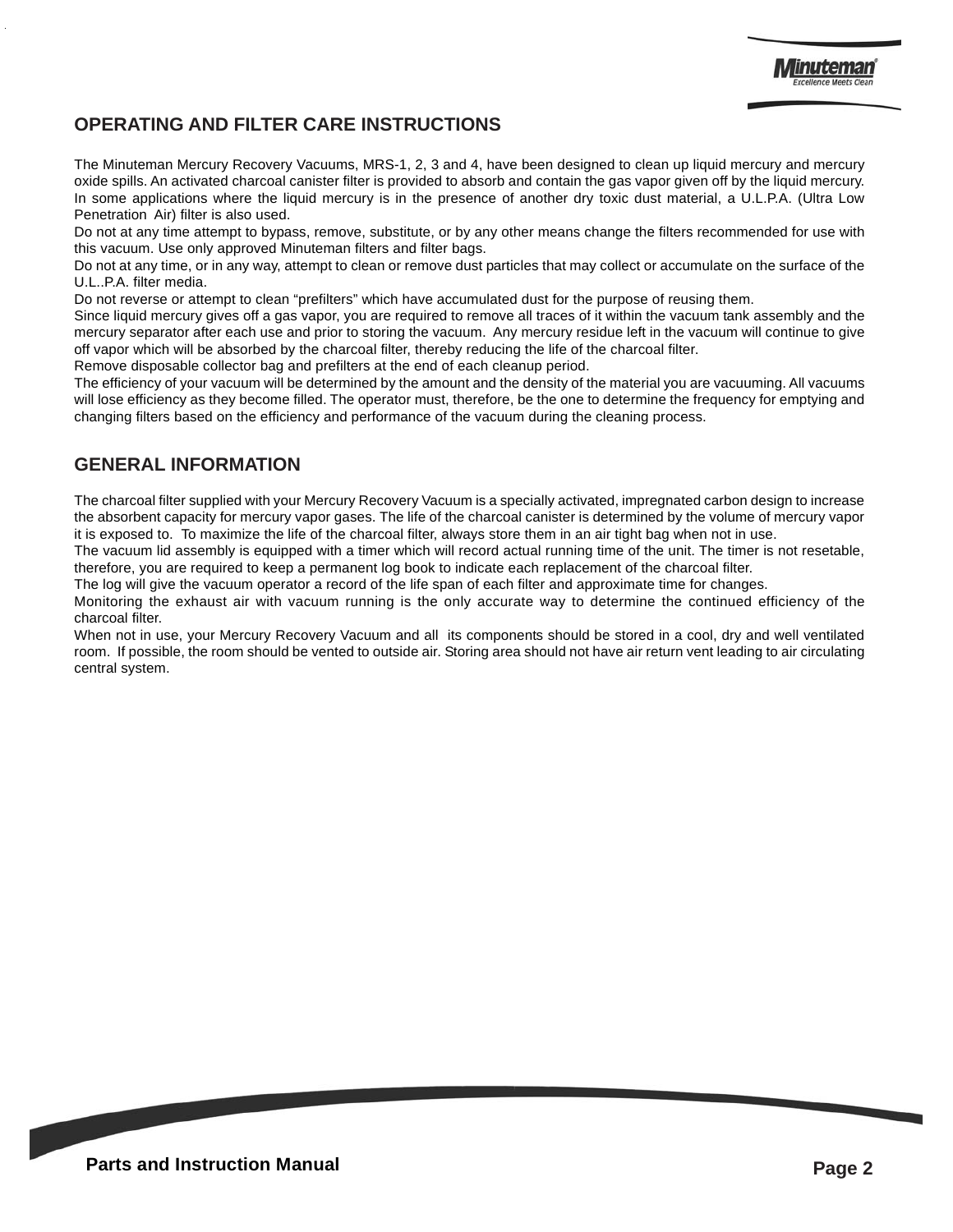# **ASSEMBLY PROCEDURE FOR MRS-1**



#### **See Main Assembly MRS 1**

- 1. Tank assembly is equipped with intake down tube for attaching disposable collector bag.
- 2. Carefully open the folds of disposable collector bag No. 8 and insert into tank.
- 3. Place the cardboard collar onto the intake tube and carefully pull the collar over the tube until the rubber gasket is past the ring on the end of the tube.
- 4. Take the paper filter protector No. 7 and insert it into the tank. Snap the elastic band around the rim of the tank. allow two inches to overlap the tank rim.
- 5. Place the white Dacron filter into the tank. Snap the elastic band around the rim of the tank in the same manner as the filter protector.
- 6. Place bag frame No. 5 down into the Dacron filter.
- 7. Install adapter assembly No. 4 on top of tank as shown.
- 8. Assemble charcoal filter module:
	- a. Place holder assembly No. 2 with rim gasket down, clamps up, on table.
	- b. Remove any plastic wrapping from charcoal canister No. 3.
	- c. Place canister into holder with cover toward the seating gasket.
	- d. Position latches over the rim of the canister and snap down one at a time.
- 9. Place charcoal module assembly into the tank with gasket seating around adapter rim.
- 10. Place the vacuum motor lid assembly No. 1 onto the tank making sure it seats all the way around and engage lid latches.
- 11. Screw collector jar No. 11 onto separator No. 10.
- 12. Insert separator onto tank intake.
- 13. Press the hose end without cuff onto the intake of the separator.
- 14. Assemble the wands and curved ends with floor tool on one end and hose adapter on other end. Attach this wand assembly to end of vacuum hose.
- 15. Plug in electric cord and turn vacuum on. Spray aerosol anti-static spray in through floor tool for 2 to 3 seconds. Antistatic spray will coat the inside of the wand assembly hose and separator, reducing static electricity during liquid mercury pickup.

# **PROCEDURE FOR CLEANING MRS-1**

- 1. Remove wand assembly or other pickup tools from hose; disassemble and place in plastic bag.
- 2. Remove hose from separator, insert plugs provided at each end, and place in plastic bag with tools.
- 3. Remove jar from separator, then cap jar and store in safe place.
- 4. If separator is left on vacuum, plug all openings with caps provided.
- 5. Unplug electric cord from electric service and remove vacuum lid assembly.
- 6. Before removing charcoal filter module, take the elastic band of the Dacron filter bag and snap it over the rim gasket of the module.
- 7. To remove filter bag protector, reach down to the bottom of the filter, pull up on the center of the bag so you are turning it inside out. Pull up as far as possible and carefully remove the elastic band around the rim of the tank without allowing it to snap off. Crumple the filter bag into a tight ball and place it in a disposable plastic liner bag.
- 8. Reach into the tank and gently push the collar of the filter bag down and off the intake tube. Place one of the "mercury caution decals" over the bag opening and carefully remove the disposable filter bag from the tank. Place in plastic liner bag with other contaminated debris.
- 9. Using damp disposable paper towels or rags, wipe down the inside of tank assembly. Place wipers in plastic liner bags.
- 10. All traces of mercury residue must be removed prior to storing Mercury Recovery Vacuum. Inside of tank should be checked with a "snifter" or comparable air measuring device to determine if all traces of mercury have been removed.
- 11. Re-assemble vacuum following procedure above on Page 3. Using a "snifter" or other air measuring device, plug in electric cord and turn on vacuum. Monitor the exhaust air coming through the vacuum with all filters in place. The highest safe exposure concentration level is 0.05 mg/ $M^3$ . Any reading above this level coming through the exhaust would indicate that the charcoal filter requires changing.
- 12. When charcoal filter is replaced, dispose of canister in same plastic bag with other contaminated debris. **(DO NOT STORE NEAR HEAT OR BURN ANY MERCURY CONTAMINATED ITEMS.)**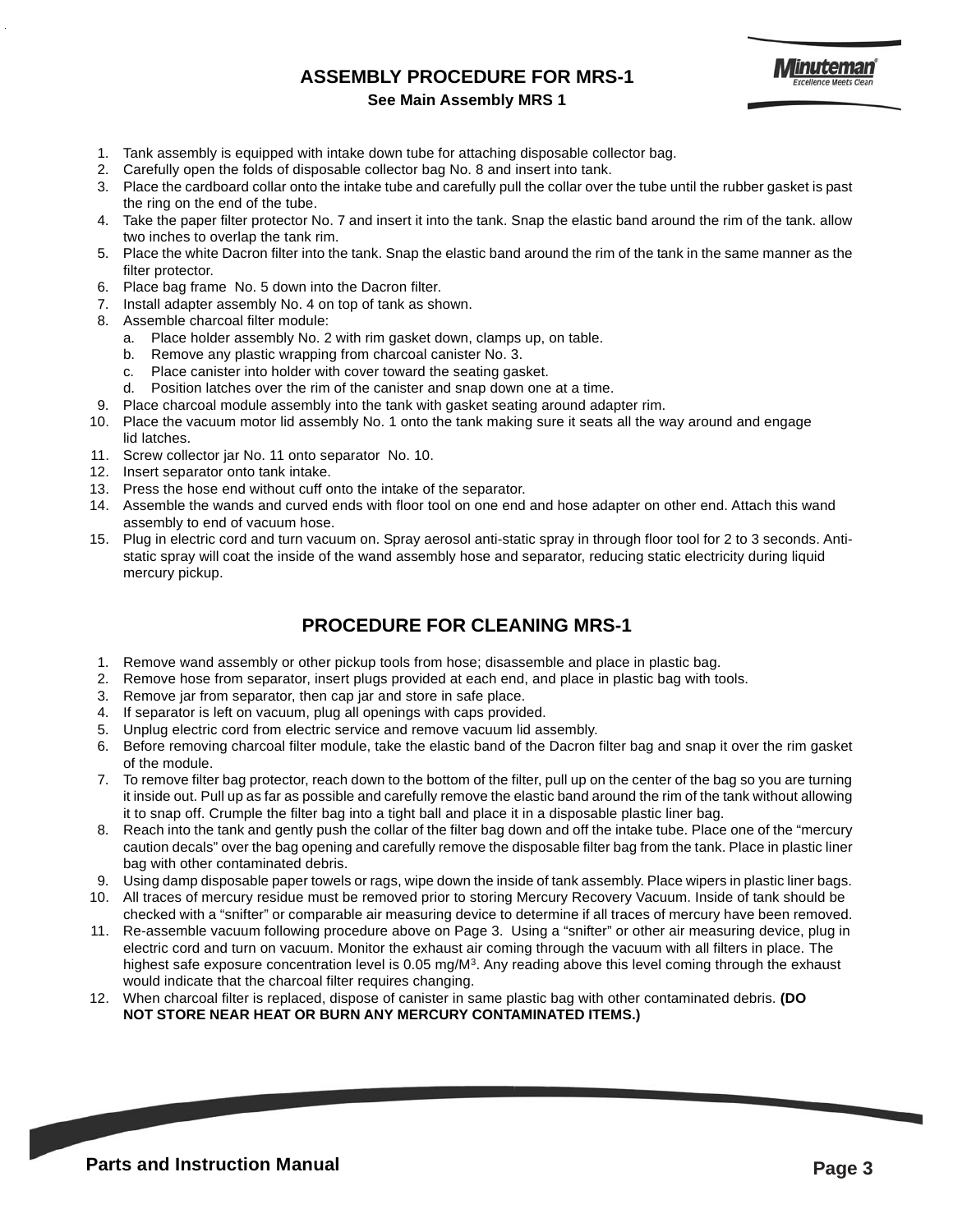- 1. Lid Assy ........... 255115 (115V) 255125 (230V)
- 
- 3. Mercury Vapor Canister.............................. 761760
- 4. Adapter................. 750080 (PTD) 750081 (SS)
- 
- 
- 7. Filter Protector..........................805038PKG (10)
- 8. Disposable Paper Bag...........760598PKG (10)
- 9. Tank 15 Gallon ..... 750610 (SS) 750612 (PTD)
- 
- 
- 

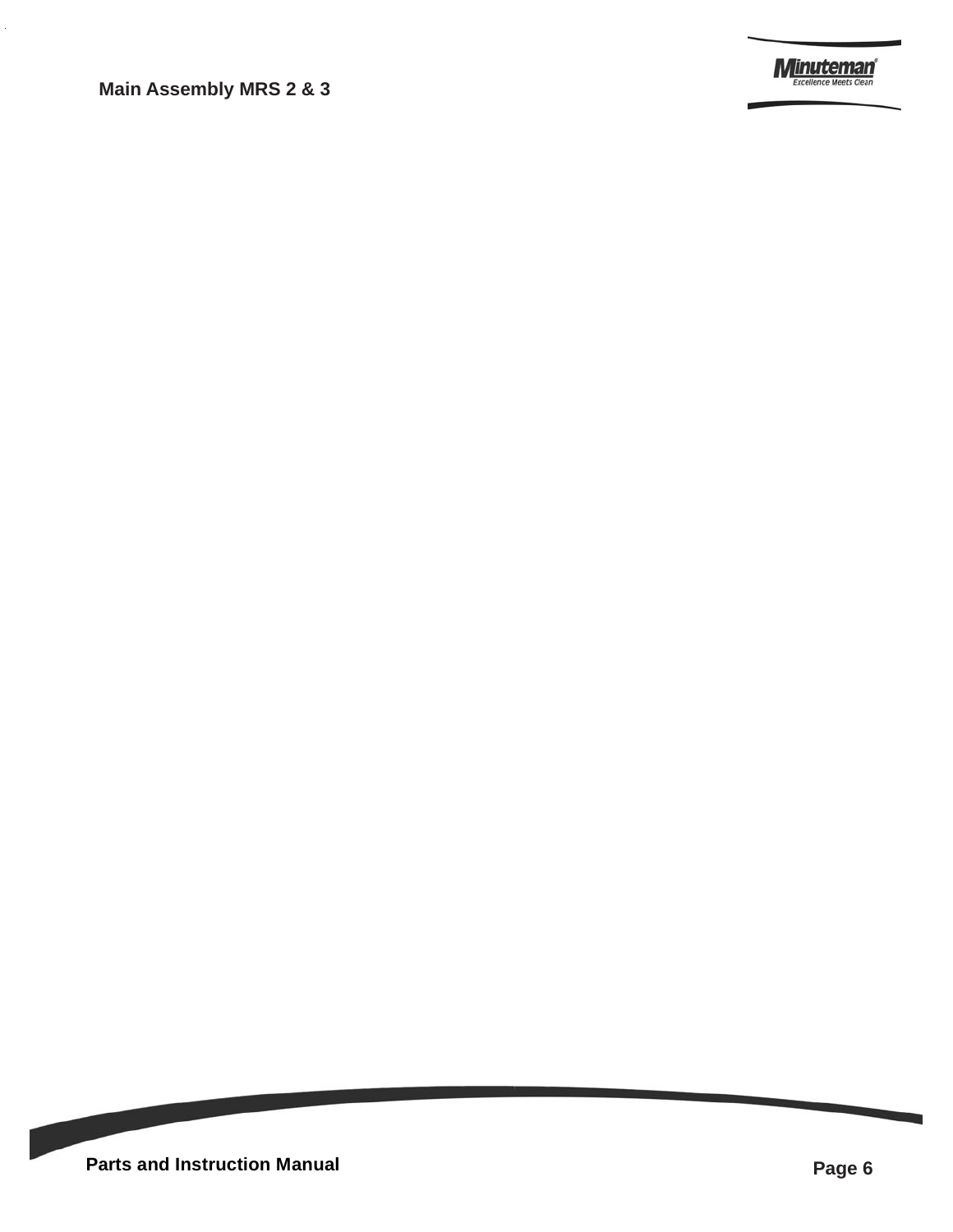## **ASSEMBLY PROCEDURE FOR MRS-4 See Main Assembly MRS 4**

- 1. Place water shutoff assembly No. 5 onto tank centering gasket around rim.
- 2. Place 1 to 1 adapter No. 4 onto tank, center and engage tank lid latches.
- 3. Install charcoal filter assembly No. 3 into adapter No. 2. Using latches place in assembly No. 4.
- 4. Place the vacuum motor lid assembly No. 1 onto tank making sure it seats all the way around the adapter rim.

#### **MRS-4 is ready for the recovery of mercury contaminated liquids only.**

- 5. Attach hose assembly and tools required for your job applications.
- 6. Turn on vacuum and spray anti-static spray into end of tool you are using, proceed with cleanup.

DO NOT USE THIS MACHINE TO PICK UP FLAMMABLE OR EXPLOSIVE LIQUIDS OR OTHER MATERIAL.

DO NOT USE THIS MACHINE IN AN EXPLOSIVE ATMOSPHERE.

# **PROCEDURE FOR CLEANING MRS-4**

- 1. Check with your Health/Safety Department for the proper procedure for disposing mercury contaminated liquid which you have recovered in the MRS-4 vacuum.
- 2. Unplug electric cord from electric service and remove vacuum lid assembly.
- 3. Remove charcoal filter assembly.
- 4. Remove 1 to 1 adapter.
- 5. Remove water shutoff assembly and wipe down underside of water shutoff. Place wiping material in plastic liner bag with proper label.
- 6. Dispose of mercury contaminated liquid in vacuum tank in accordance with procedures set up by your Health/Safety Department.
- 7. Wipe down inside of tank assembly, place wiping material in plastic liner bag.
- 8. Re-assemble MRS-4 following procedure above.

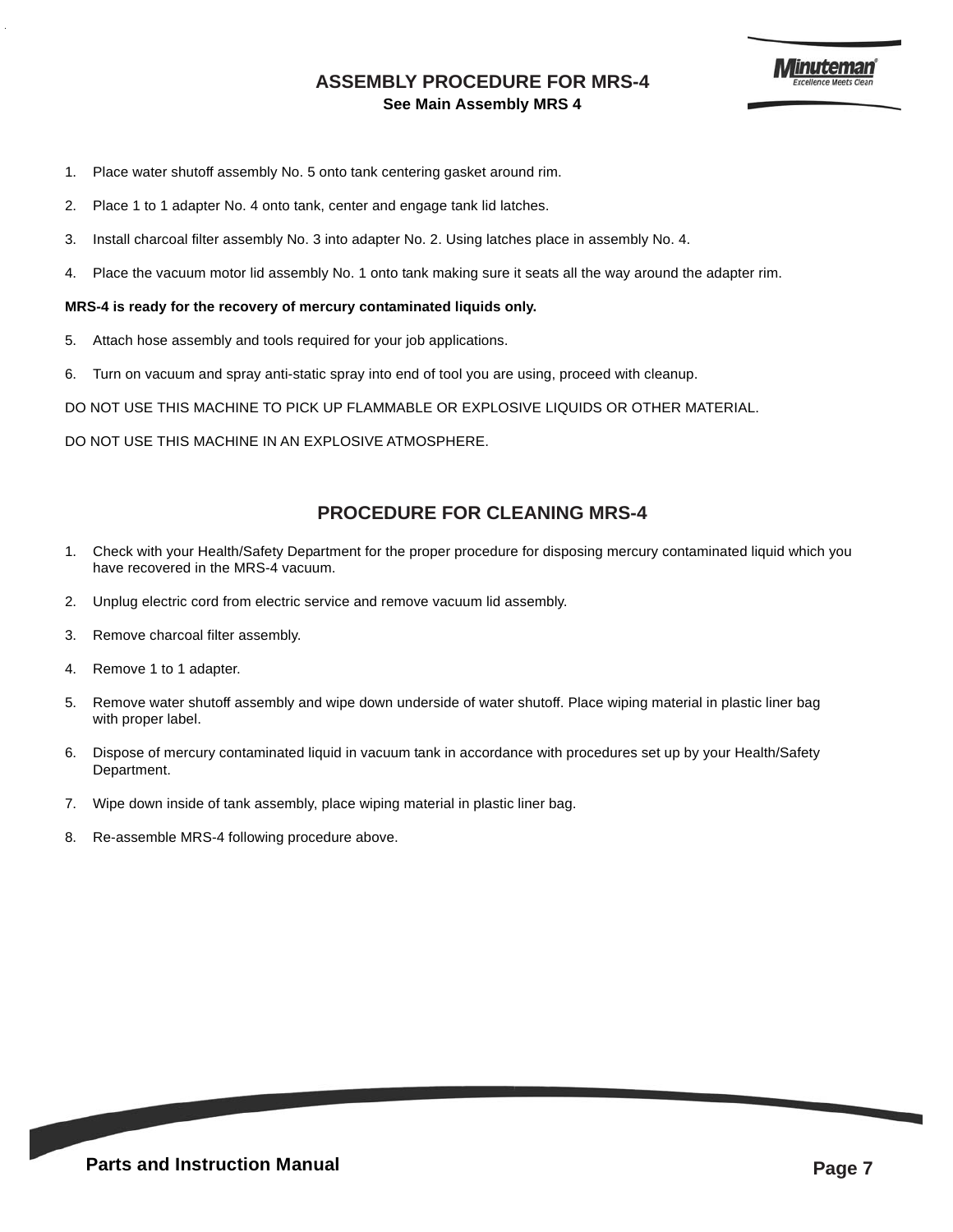|                                       | 2 |                      |
|---------------------------------------|---|----------------------|
|                                       | З |                      |
| Lid Assy  255115 (115V) 255125 (230V) |   |                      |
| 1:1 Adapter                           | 4 |                      |
|                                       |   |                      |
| Tank Assy w/o Down Tube               | 5 | $\ddot{\phantom{a}}$ |
|                                       |   |                      |
|                                       | Ć |                      |
|                                       |   |                      |
| MRS-4 Fig. 3                          |   |                      |

MRS-4 Fig. 3

**Parts and Instruction Manual Page 8 Page 8**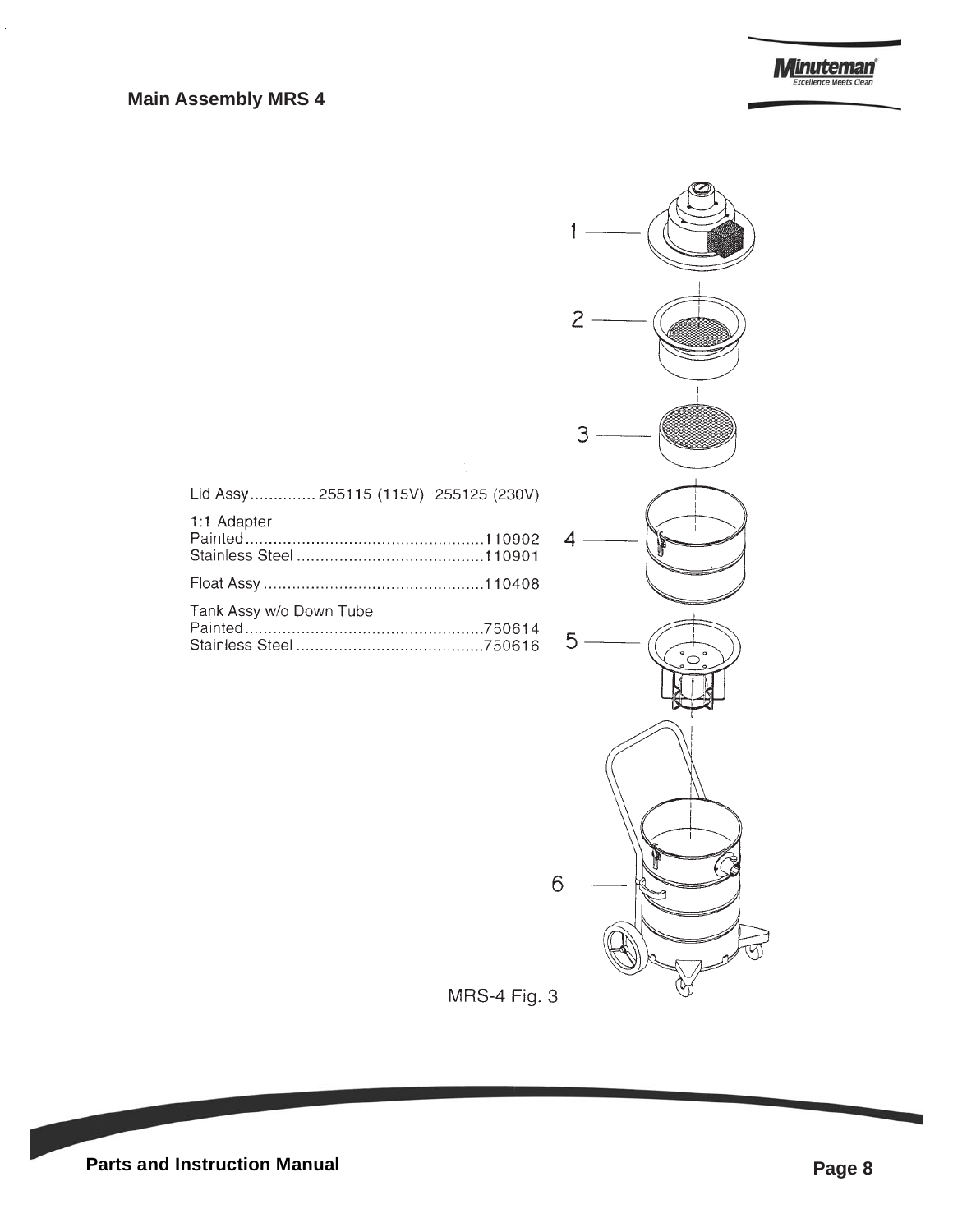# **Lid Assembly**

**Minuteman** 



**Parts and Instruction Manual Page 9 Page 9**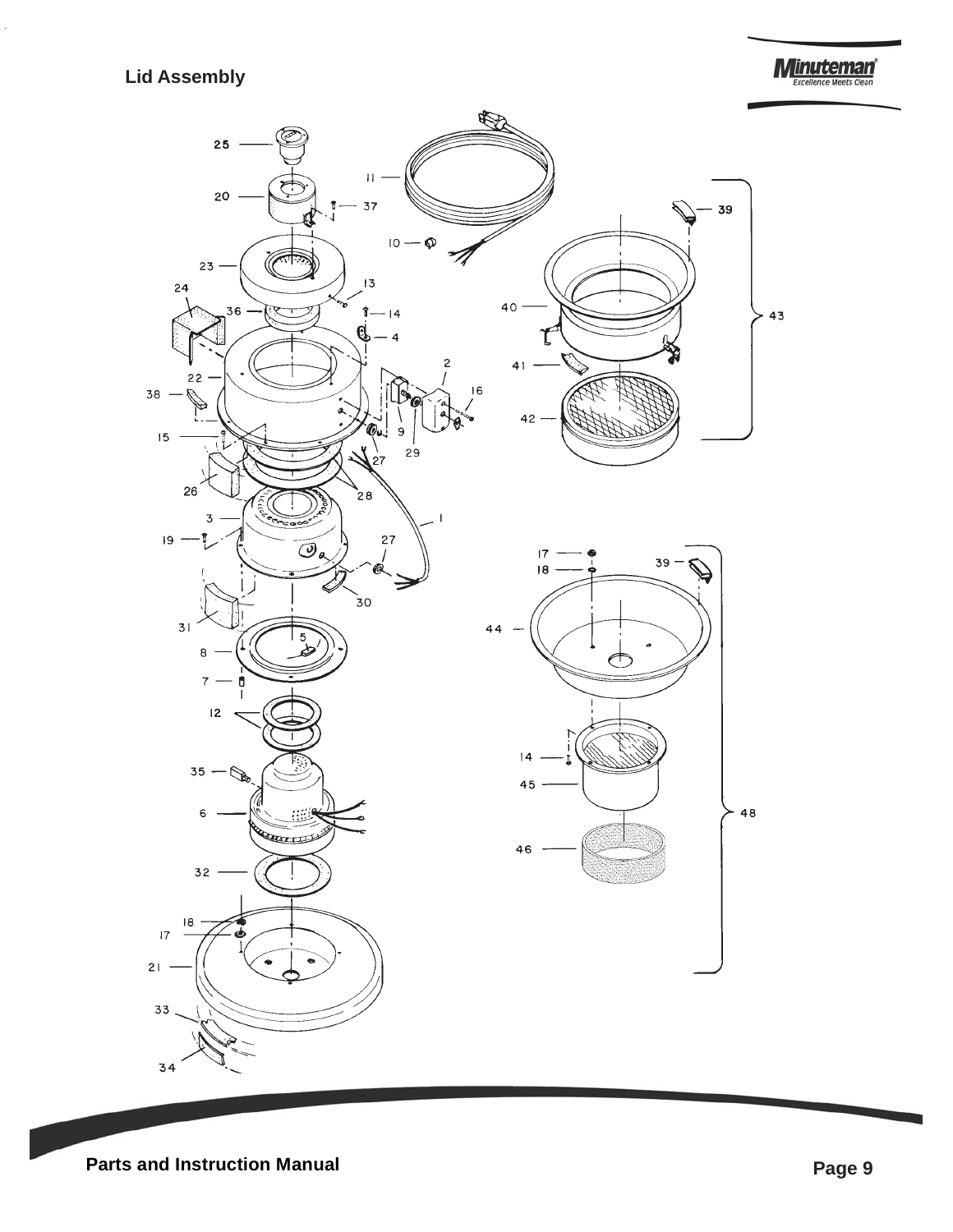$\hat{\mathcal{L}}$ 

| <b>ITEM NO.</b>         | PART NO.  | QTY.                    | <b>DESCRIPTION</b>           |
|-------------------------|-----------|-------------------------|------------------------------|
| 1                       | 101018    | 1                       | Cord Assy.                   |
| $\overline{\mathbf{c}}$ | 101019    | 1                       | Switch Box                   |
| 3                       | 101006PTD | 1                       | Inter Vent Dome              |
| 4                       | 101030    | 3                       | <b>Bracket</b>               |
| 5                       | 255030    | 1                       | Gasket                       |
| 6                       | 255039    | 1                       | Motor 115V                   |
| $\overline{7}$          | 255049    | 4                       | Spacer                       |
| 8                       | 255046PLT | 1                       | Motor Retainer               |
| 9                       | 380002    | 1                       | Switch, 1 1/2 HP             |
| 10                      | 380032    | $\mathbf 1$             | <b>Strain Relief</b>         |
| 11                      | 381020    | 1                       | Cord 16-3 x 50 ft.           |
| 12                      | 250026    | $\overline{c}$          | Gasket Motor                 |
| 13                      | 710356    | 3                       | SCR-MC 10-32 x 5/8           |
| 14                      | 710330    | 8                       | SCR-MC 8/32 x 5/8            |
| 15                      | 710356    | 8                       | SCR-MC 10/32 x 5/8           |
| 16                      | 710365    | $\overline{2}$          | SCR-MC 10/32 x 1 3/4         |
| 17                      | 711304    | 8                       | Nut-Hex 8/32                 |
| 18                      | 711552    | 8                       | WSR-Lock #8                  |
| 19                      | 710362    | 4                       | <b>SCR-MC 10/32 x</b>        |
| 20                      | 750492    | 1                       | <b>HSG Weldment</b>          |
| 21                      | 750502    | 1                       | Lid SS, Incudes Items 33, 34 |
| 22                      | 750509    | 1                       | <b>Exhaust Air Cover</b>     |
| 23                      | 101041PLT | 1                       | <b>Top Dome</b>              |
| 24                      | 750508    | $\mathbf 1$             | Air Baffle                   |
| 25                      | 761758    | 1                       | Timer                        |
| 26                      | 101033    | $\overline{\mathbf{c}}$ | Insulation                   |
| 27                      | 101008    | $\overline{c}$          | Grommet                      |
| 28                      | 480049    | $\overline{2}$          | Gasket                       |
| 29                      | 711556    | $\mathbf 1$             | WSR-Loc 1/2                  |
| 30                      | 101009    | 1                       | Gasket                       |
| 31                      | 101007    | 1                       | Insulation                   |
| 32                      | 480049    | 1                       | Gasket                       |
| 33                      | 480052    | 1                       | Gasket                       |
| 34                      | 480053    | 1                       | Gasket                       |
| 35                      | 255008    | 2                       | Carbon Brush Replacement     |
| 36                      | 101005    | 1                       | Rubber Gasket                |
| 37                      | 710356    | $\overline{c}$          | SCR-MC 10-32 x 5/8           |
| 38                      | 101012    | 1                       | Gasket                       |
| 39                      | 805018    | 1                       | Gasket                       |
| 40                      | 750487    | 1                       | Filter Mounting Assy.        |
| 41                      | 762184    | 1                       | Gasket                       |
| 42                      | 761760    | 1                       | Vapor Canister MRS           |
| 43                      | 750494    | 1                       | Mercury Vapor Assy.          |
| 44                      | 762194    | 1                       | H.E.P.A. Mounting Plate      |
| 45                      | 110010    | 1                       | H.E.P.A. Filter              |
| 46                      | 110121PKG | 1                       | Impact Filter, pkg. of 12    |
| 47                      | 750006    | 1                       | <b>Filter Retainer Ring</b>  |
| 48                      | 750493    | 1                       | H.E.P.A. Filter Assy.        |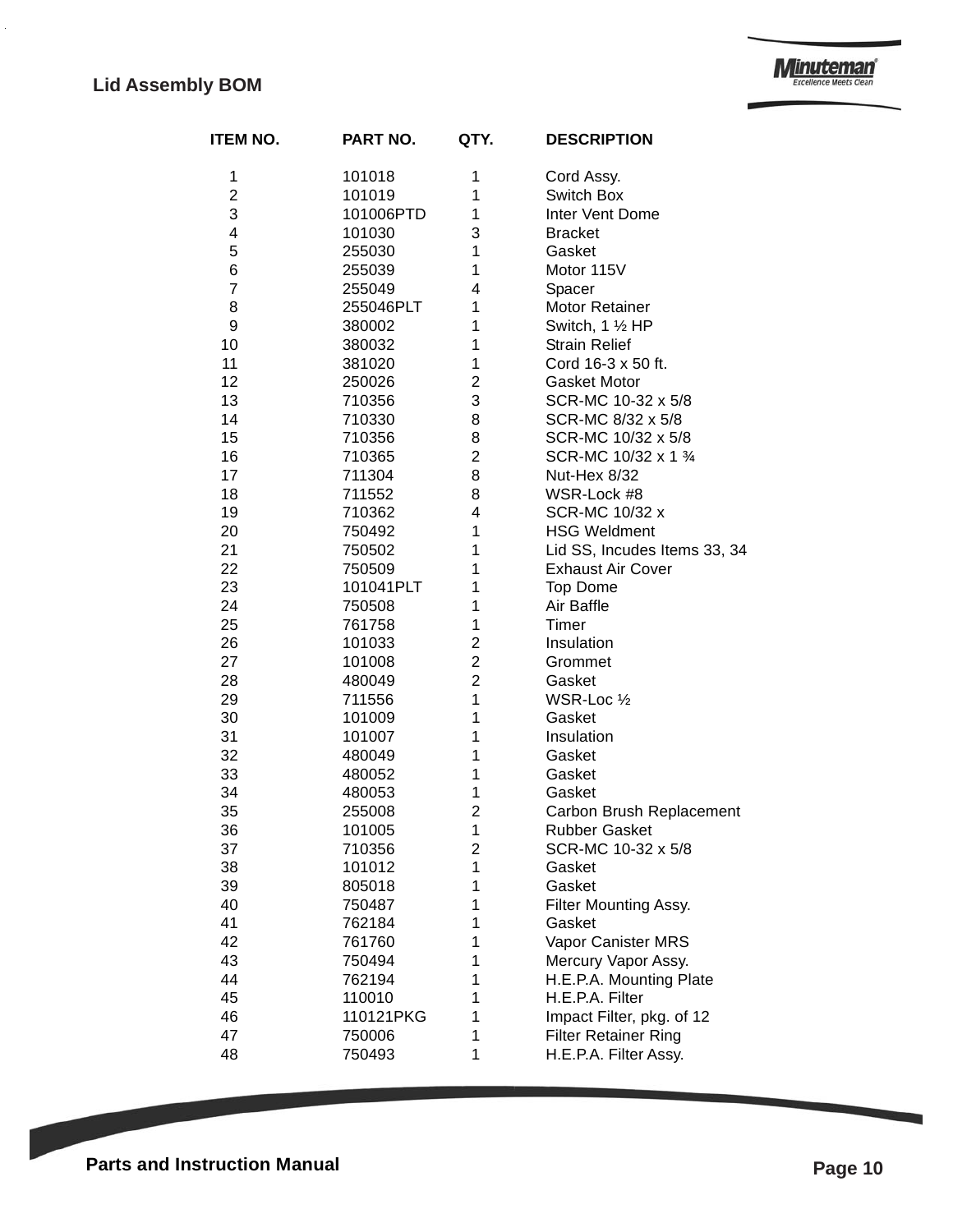$\hat{\boldsymbol{\epsilon}}$ 



| 〒 110408<br>$\mathbf{H}$                                                                                        | CLOTH BAG WITH FRAME COMPLETE                                                                                                                                                                                                     |
|-----------------------------------------------------------------------------------------------------------------|-----------------------------------------------------------------------------------------------------------------------------------------------------------------------------------------------------------------------------------|
|                                                                                                                 |                                                                                                                                                                                                                                   |
|                                                                                                                 |                                                                                                                                                                                                                                   |
|                                                                                                                 |                                                                                                                                                                                                                                   |
| 12<br>ক<br>13                                                                                                   |                                                                                                                                                                                                                                   |
| 9                                                                                                               |                                                                                                                                                                                                                                   |
| $\overline{10}$                                                                                                 |                                                                                                                                                                                                                                   |
| <b>QUANTITY</b>                                                                                                 | <b>DESCRIPTION</b>                                                                                                                                                                                                                |
| $\mathbf 1$<br>1<br>1<br>1<br>1<br>1<br>1<br>$\mathbf{1}$<br>$\overline{\mathbf{4}}$<br>$\overline{\mathbf{4}}$ | Bag Frame<br>Bag Only<br>Assembly-Plate Water Shutoff<br>Ring, Bag Retainer<br>Ball, Float<br>Cage Float Assembly<br>Lint Trap Bag<br>Spring, Retainer<br>BLT, 1/4-20 x .50 HHMS<br>WSR, Flat 1/4 ID x 1" OD<br>Nut, Nyloc 1/4-20 |
|                                                                                                                 | $\,$ 5 $\,$<br>$\mathbf{2}$<br>$\overline{\mathbf{4}}$                                                                                                                                                                            |

**Parts and Instruction Manual Page 11 Page 11**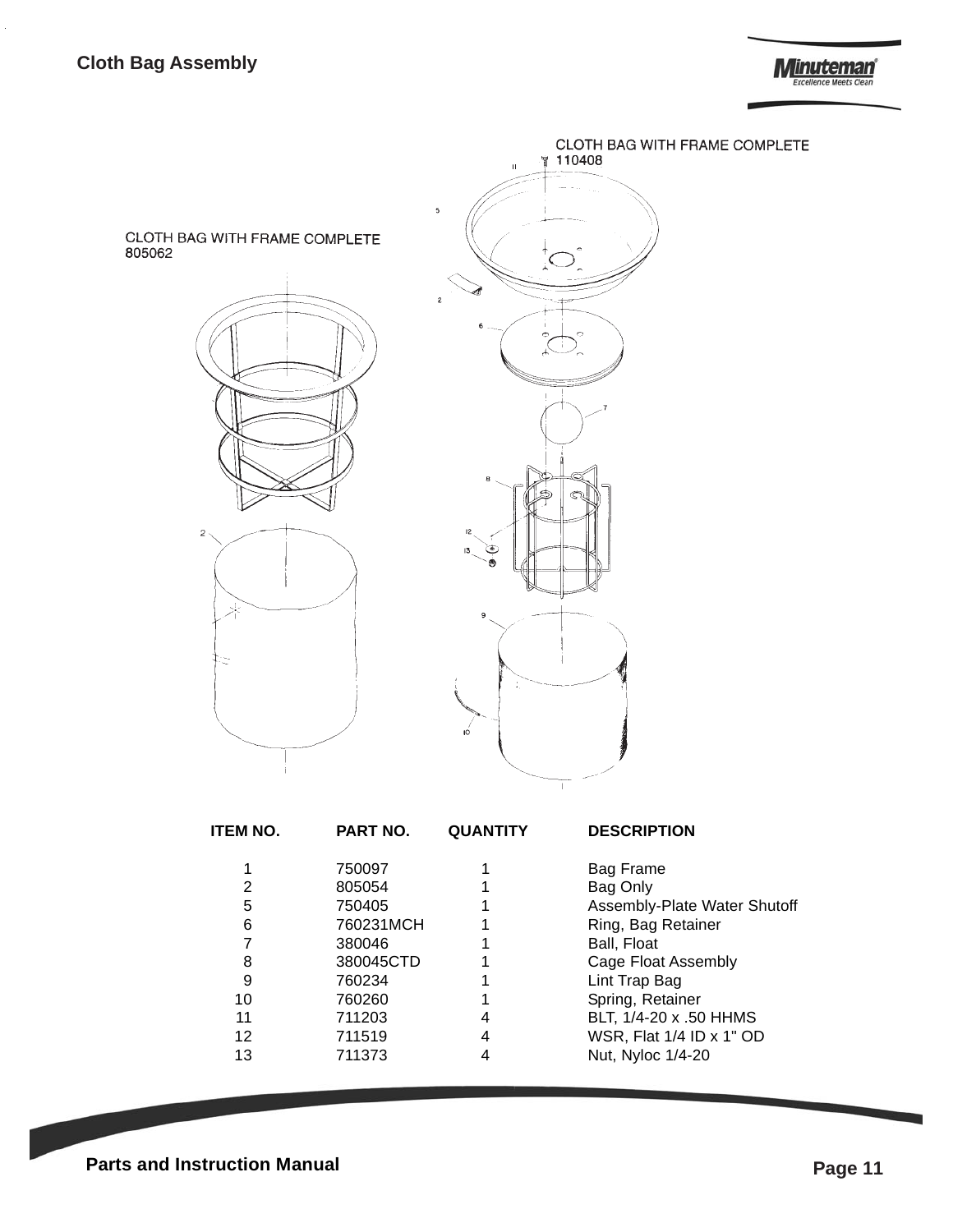



| ITEM NO. | <b>PART NO.</b> | <b>QUANTITY</b> | <b>DESCRIPTION</b>      |
|----------|-----------------|-----------------|-------------------------|
|          | 761054          | 2               | Latch                   |
| 2        | 110902          |                 | Adapter 1:1 PTD Inc. #1 |
| 2a       | 110901          |                 | Adapter 1:1 SS Inc. #1  |
| 3        | 900036          |                 | Gasket                  |
| 4        | 900112POL       |                 | Intake                  |
| 5        | 750402          |                 | Plug Assy.              |
| 6        | 710356          | 2               | SCR-MC 10-32 x .62      |
|          | 500033          |                 | Knob                    |
| 8        | 710530          |                 | SCR-MC 8/32 x .50       |
| 9        | 900035          |                 | Deflector               |
| 10       | 711503          | 2               | WSR, Flat #10           |
| 11       | 711543          | 2               | WSR, Lock #10           |
| 12       | 711310          |                 | Nut-Hex 10/32           |
| 13       | 711502          |                 | WSR, Flat #8            |
| 14       | 711542          |                 | WSR, Lock #8            |
| 15       | 711304          |                 | Nut-Hex 8/32            |

**Parts and Instruction Manual Page 12**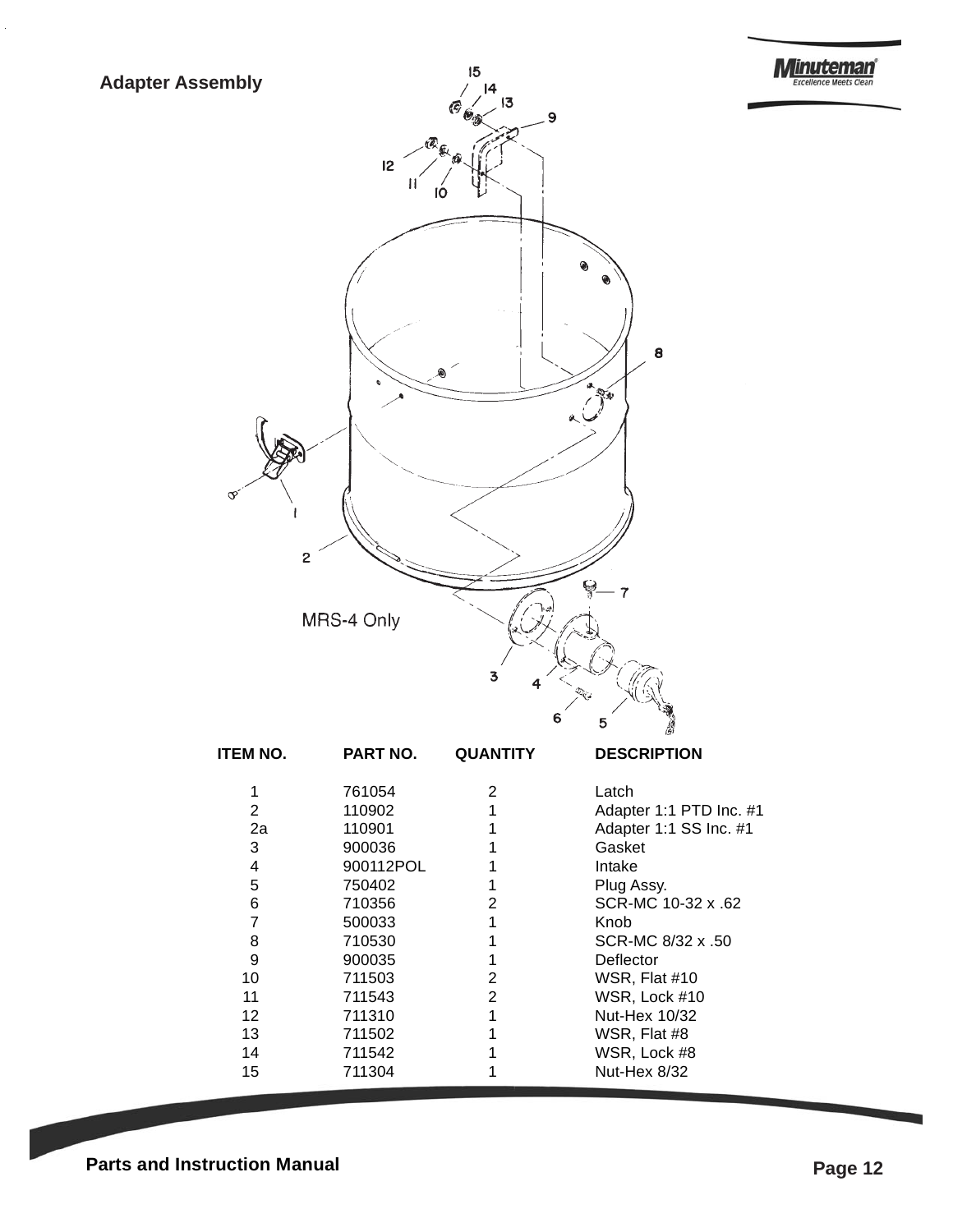**Tank Assembly**



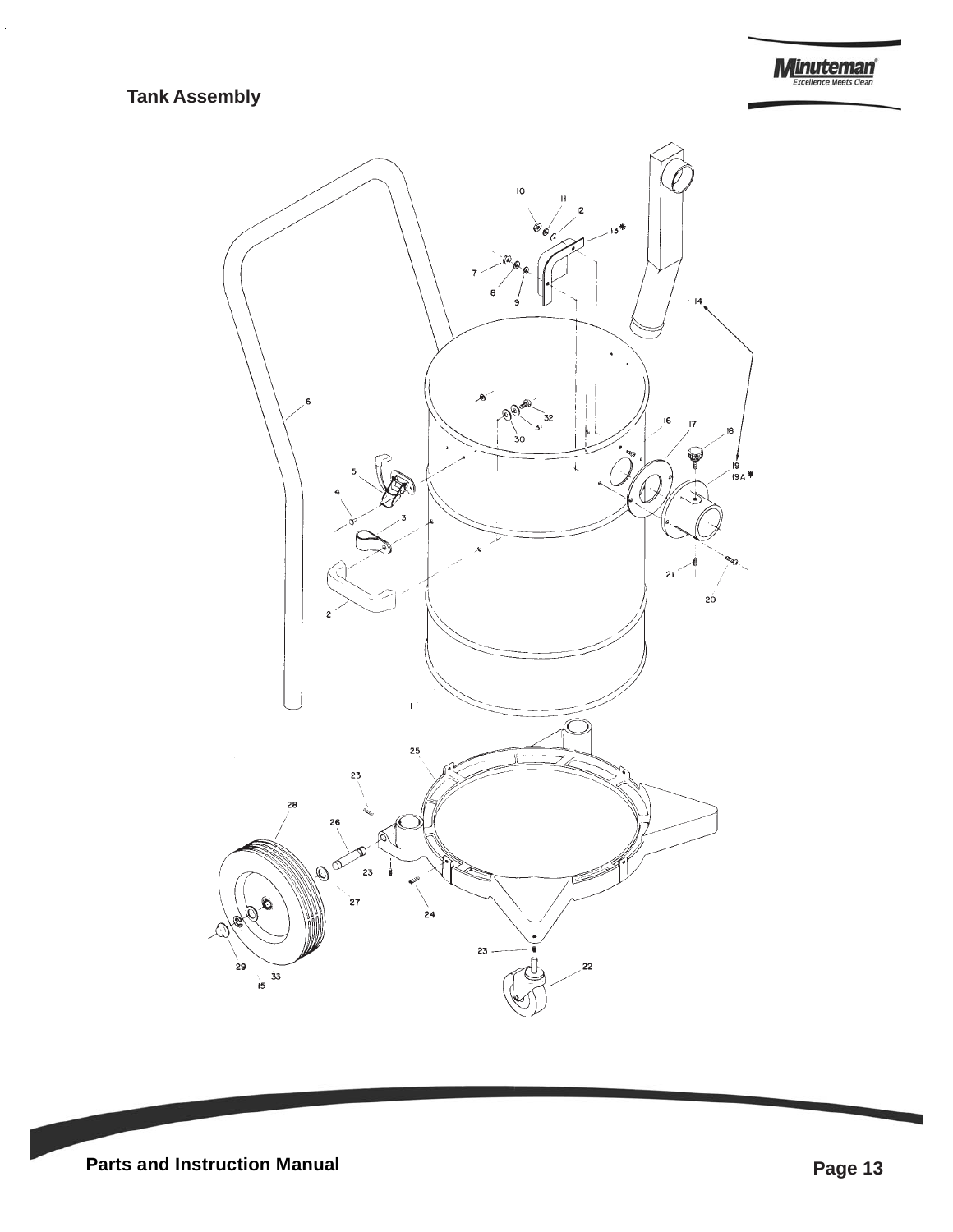$\hat{\boldsymbol{\gamma}}$ 

| <b>ITEM NO.</b> | PART NO.  | QTY.           | <b>DESCRIPTION</b>                      |
|-----------------|-----------|----------------|-----------------------------------------|
| 1               | 900004POL | 1              | Tank, Polished 15 Gal. SS               |
| 1A              | 900001    | 1              | Tank, PLT 15 Gal.                       |
| 2               | 900031POL | $\overline{c}$ | Handle, Tank Polished                   |
| 3               | 900038    | $\overline{2}$ | Clamp, Handle                           |
| 4               | 711915    | 4              | Rivet .19 x .28 x .37HD STNI            |
| 5               | 761054    | $\overline{2}$ | Latch                                   |
| $\,$ 6 $\,$     | 900037PLT | 1              | Handle, Plated Common                   |
| $\overline{7}$  | 711310    | $\overline{2}$ | Nut, Hex 10-32 STPL                     |
| 8               | 711543    | $\overline{2}$ | WSR, Helical SPR LOC #10                |
| $9$             | 711503    | 6              | WSR, Flat #10                           |
| 10              | 711304    | 1              | Nut, Hex 8-32                           |
| 11              | 711542    | 1              | Washer, LOC #8                          |
| 12              | 711502    | 1              | Washer FLT #8                           |
| 13              | 900035    | 1              | Deflector                               |
| 14              | 750498    | 1              | Down Tube                               |
| 15              | 711713    | $\overline{2}$ | <b>Retaining Ring E Type</b>            |
| 16              | 710530    | 1              | SCR-MC 8/32 x .50                       |
| 17              | 900036    | 1              | Gasket                                  |
| 18              | 500033    | 1              | Knob                                    |
| 19              | 900113POL | 1              | Intake Polished for Item #14            |
| 19A             | 900112POL | 1              | Intake Polished for Item #13            |
| 19B             | 900113PTD | 1              | Intake Plated MRS only for Item #14 MRS |
| 20              | 710356    | $\overline{2}$ | SCR-MC 10-32 x .62 STPL                 |
| 21              | 711005    | 1              | Screw, Set 1/4-20 x .31                 |
| 22              | 900033    | $\overline{2}$ | Caster, Swivel                          |
| 23              | 711005    | 4              | SCR, Set 1/4-20 x .31                   |
| 24              | 711006    | 4              | SCR, Set /14-20 x .62                   |
| 25              | 760984PTD | 1              | BKT, Wheel                              |
| 26              | 900066    | $\overline{2}$ | Axle                                    |
| 27              | 711582    | 2              | WSR, Wave                               |
| 28              | 900040    | $\overline{2}$ | Wheel                                   |
| 29              | 130032    | $\overline{2}$ | Cap, Retainer                           |
| 30              | 711591    | 4              | Washer, Rubber                          |
| 31              | 711505    | 4              | WSR, Flat 1/4                           |
| 32              | 711203    | 4              | BLT, HH 1/4-20 x .62                    |
| 33              | 711594    | $\overline{2}$ | Washer, FLT                             |
| ****            | 750322    |                | Wheel Bkt. Assy. Complete               |
| ****            | 750610    |                | Tank Assy. Comp. SS w/Down Tube         |
| ****            | 750612    |                | Tank Assy. Comp. Painted w/Down Tube    |
| ****            | 750616    |                | Tank Assy. Comp. SS w/Deflector         |
| ****            | 750614    |                | Tank Assy. Comp. PTD w/Deflector        |